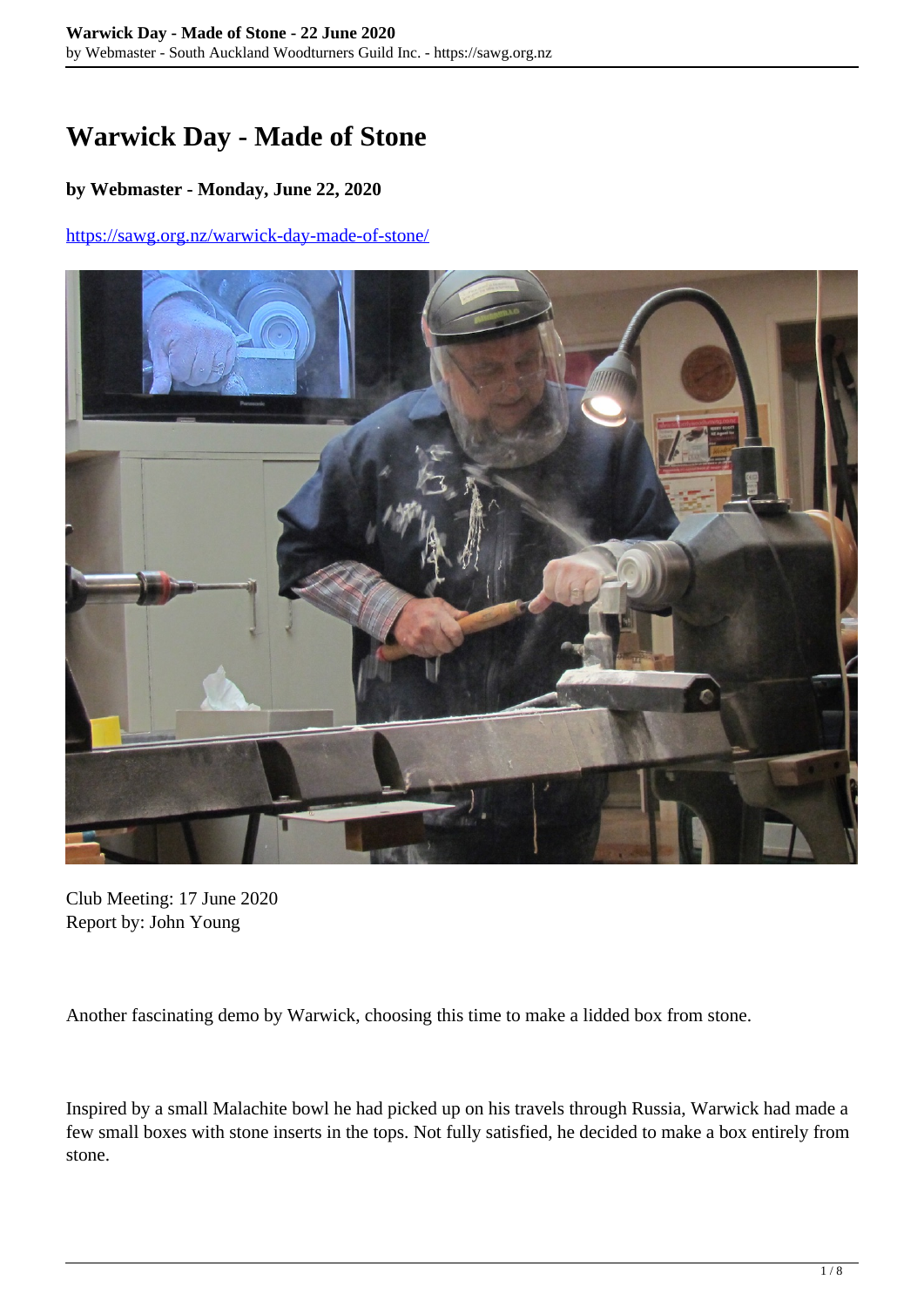Hence his demo of a lidded box from Oamaru stone, with resin/stone lid, finial and base.

Oamaru stone is a very soft, creamy white stone, with a hardness of 2 on the Mohs hardness scale. (Diamonds by comparison, have a hardness of 9, while fingernails have a hardness of 2.5).



Warwick started with a square blank of the white stone. The corners were chopped off with a cheap saw from Bunnings. A hole was drilled in the top, so it could be mounted onto a set of pin jaws. The outside of the box would be shaped first.

A cup chuck was used on the tail stock to help steady the piece. (A steb centre or piece of wood could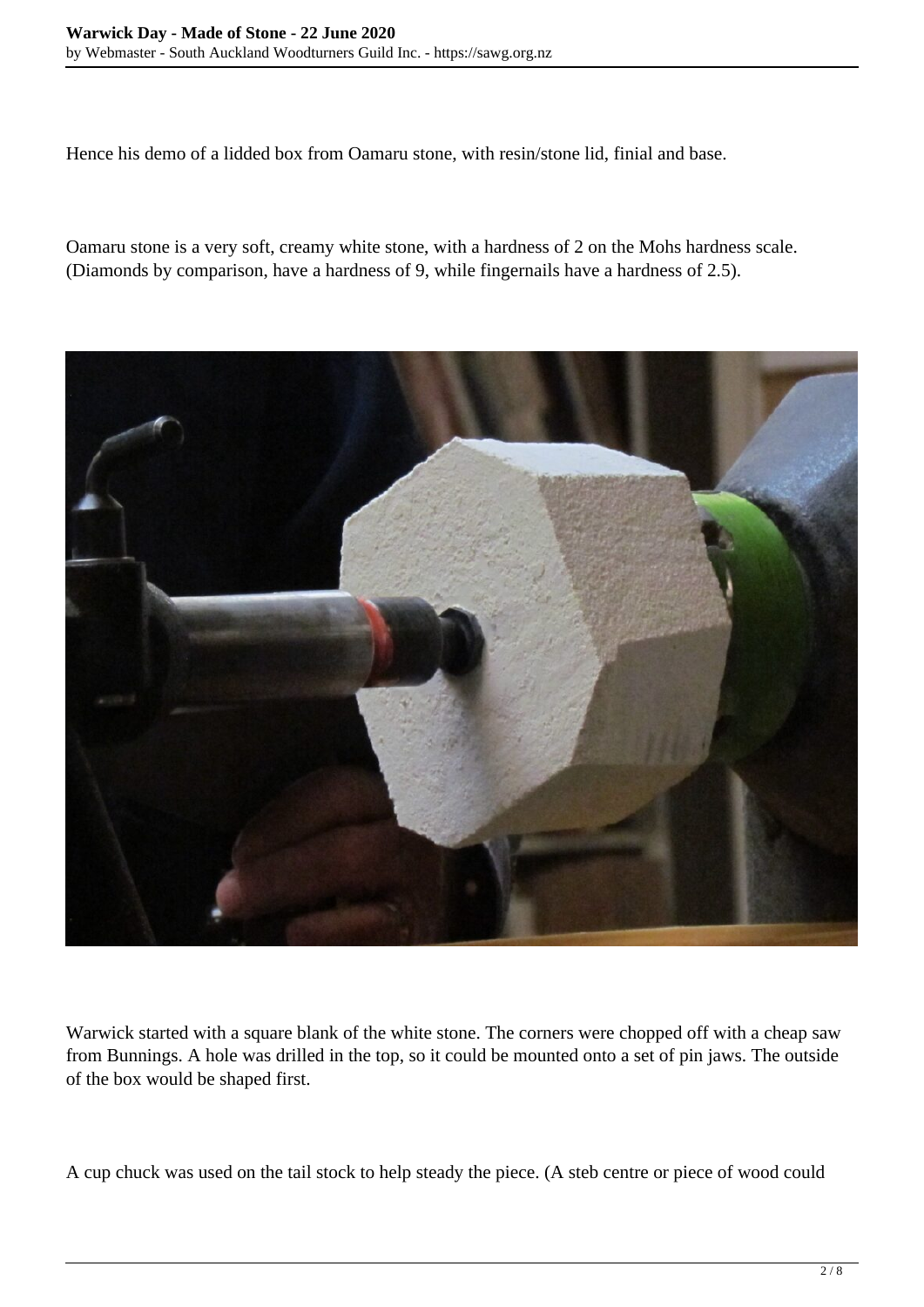also be used as an alternative, to help hold it in place)

Thin pieces of rubber were used on both sides of the stone, to help hold the slippery stone in place. Foam rubber can also be used in the jaws to help prevent cracking.



The stone was turned at a slow speed, and normal woodturning gouges were used. Containers were placed under the lathe to collect the dust, which would be used later for the lid.

Large plumes of dust were created, which according to Warwick is "good to breathe in" (???). He went on to claim returning soldiers from WWI (Or WWII?) would be sent to work in the Oamaru mines, and the dust would help "neutralise the poison in their lungs". Some interesting history from Warwick…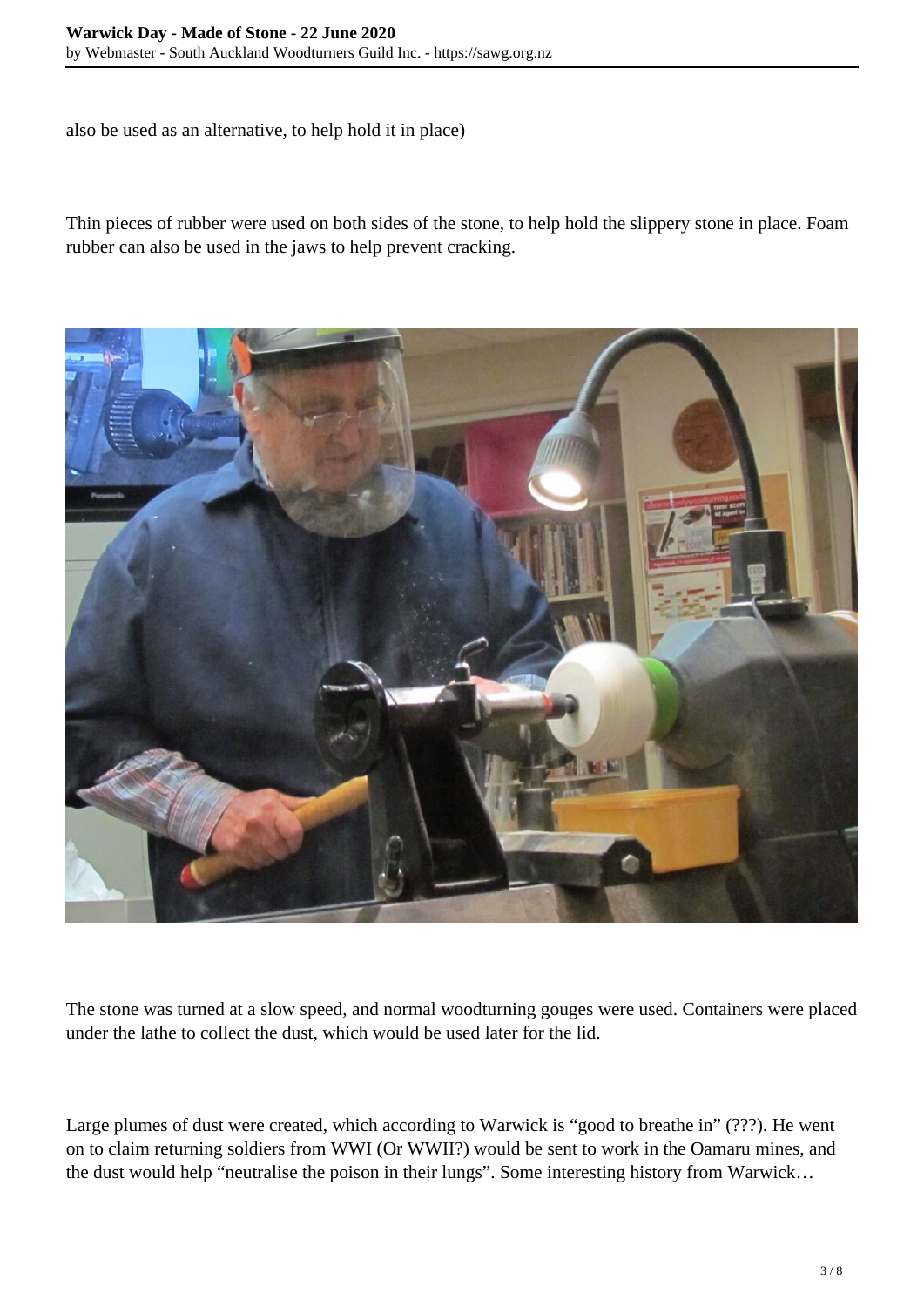Once the outside shape was achieved, a light sand of 100 grit paper was enough to smoothe it out. Before turning it around, a forstner bit was used in the tail stock to drill a hole in the bottom of the box.

The box was turned around and remounted. A long thin centre of Warwicks own creation was brought up in the tail stock for additional support. The top rim was then shaped to receive a lid and the inside hollowed out.



Tile grout sealer was sprayed on the outside to seal the stone, preventing dust from coming off and to avoid staining the white surface.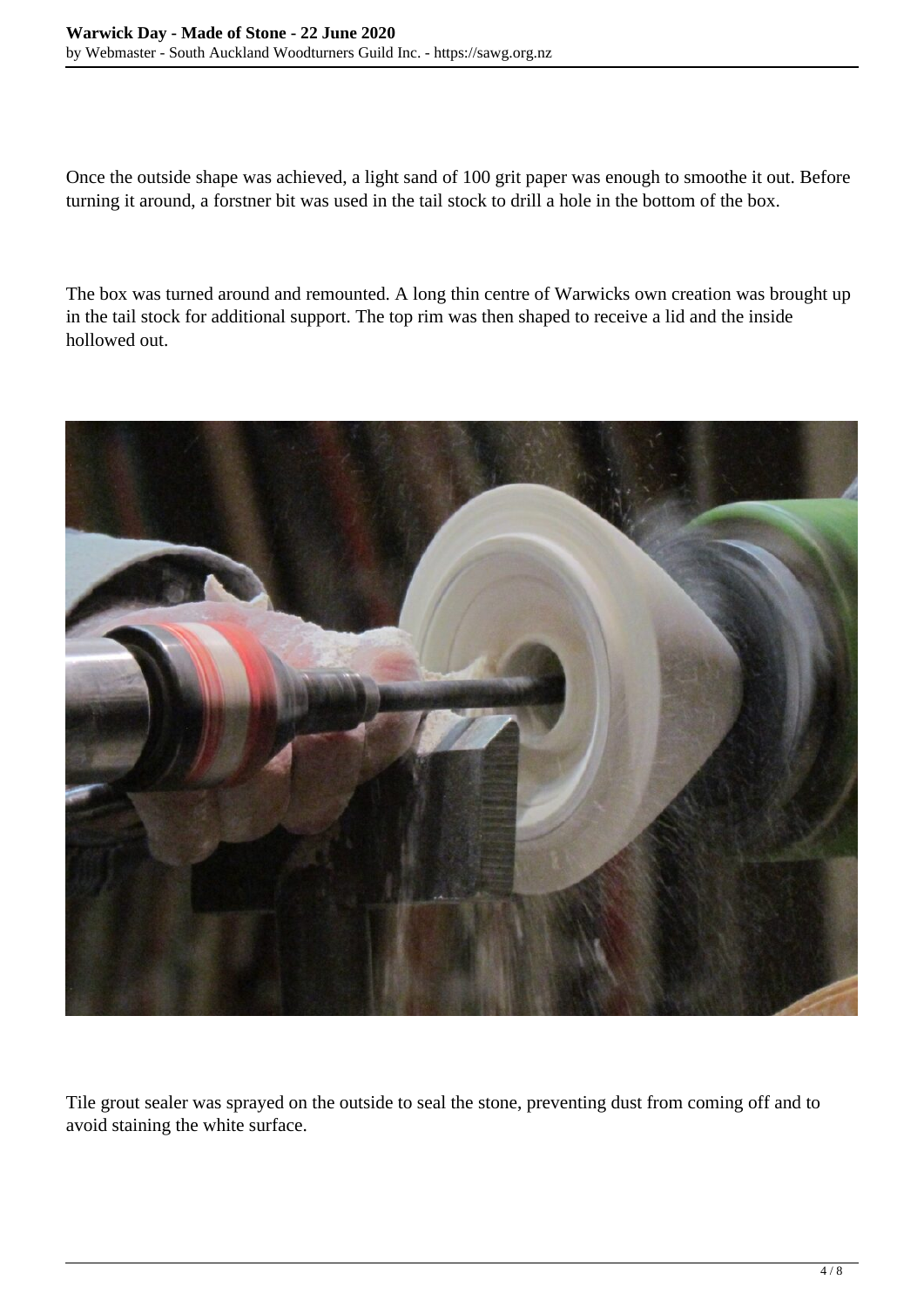For the top, a kitchen sieve was used to sift out the fine powder. To this was added colouring (artificial rock), and then clear resin. Three separate batches of the coloured rock/resin mixes were made. One for the top. A second for the finial, and a third for the base.

These were set in a shallow bath of ice water to keep them cool while the resin set. As these would normally take many hours to set, Warwick had some of these pre-prepared blanks made in advance.



The lid was mounted in a 50mm chuck. This was an easier material to work with, although the sanding resin can be harmful to your health. Warwick had an answer to this, which was to use wet sandpaper to prevent dust, creating a better finish and to help cool it down. After he had turned the shape he wanted, he began the long sanding process. From 120 grit up to 600, then micro mesh pads up to 2000 grit. EEE was used, followed by carwax polish.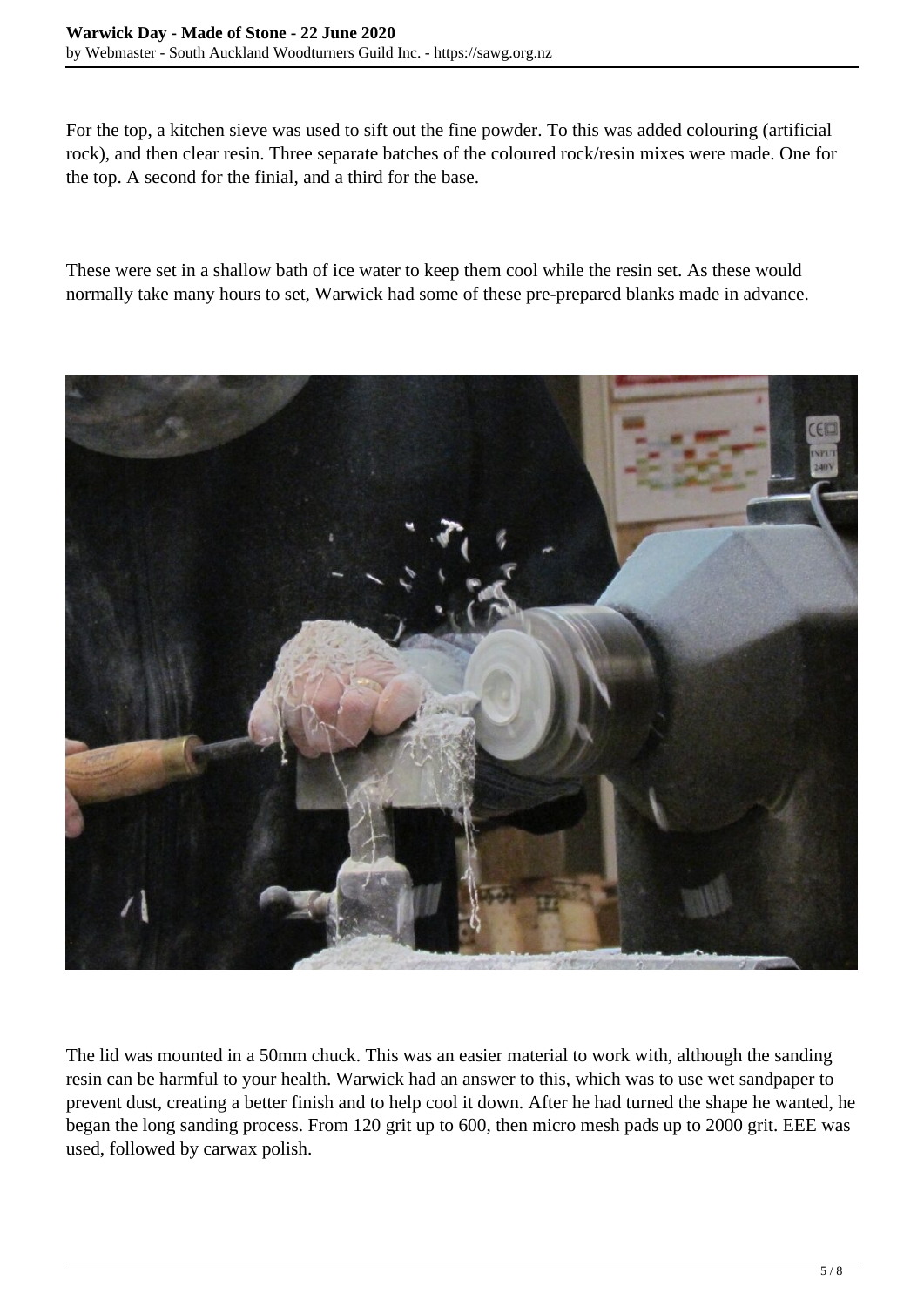The bottom is created in the same way, and both are affixed to the stone with clear silicone glue.



The final product was very impressive, as were his previous efforts which he displayed.

Warwick did a further brief demo in turning a "greenstone" lid. For this he mixed some Jade powder he had purchased, with resin in a 50:50 mix. If there is not enough resin in it, it becomes too hard to turn. While this material is tough on the chisels, it scrapes well. Sanding is done with Carborundum sandpaper, which has a hardness factor of 8. Slightly higher than the greenstone hardness, which is seven.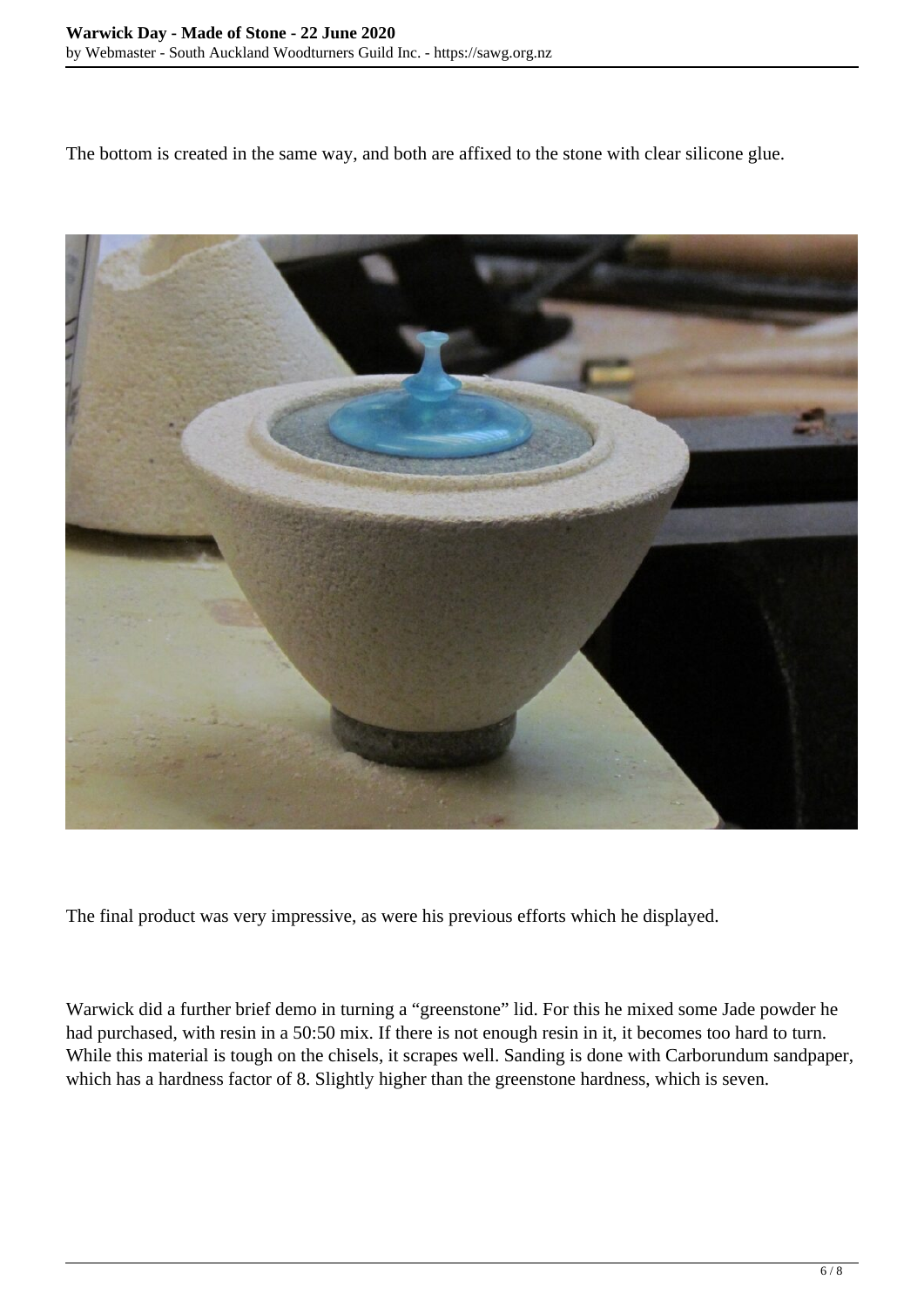

He exhibited an impressive lidded box he had made with it, with a brass insert and malachite pebbles inlaid.